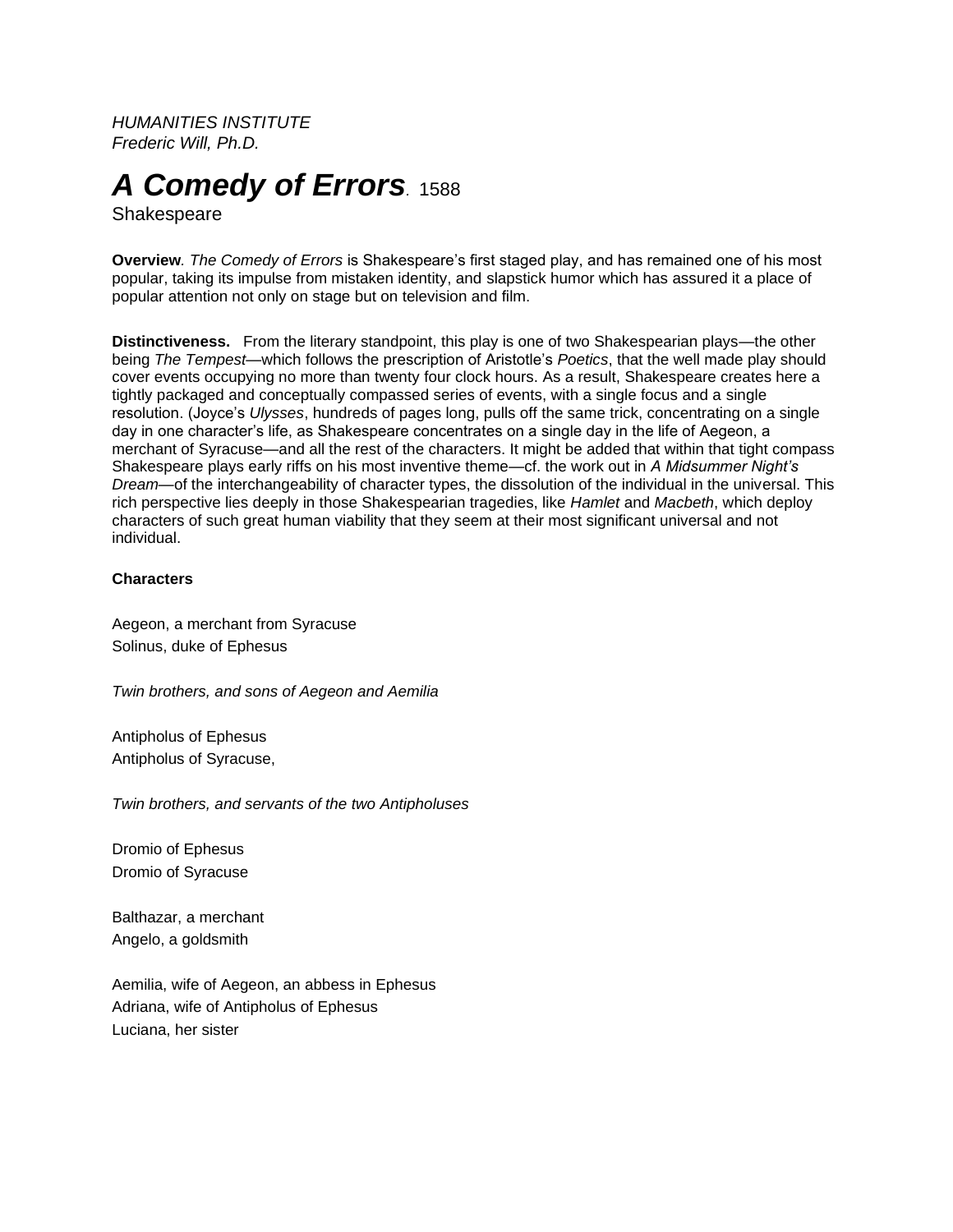# **STORY**

A Syracusan merchant, violating the law which forbids Syracusans entry into Ephesus—and vice versa, on penalty of death—finds himself brought before the Duke of Ephesus, and charged with breaking this fatal law. To explain himself, Aegeon launches into the tale of his life, and the reason why he has infringed the law—he is seeking to find his wife, and his two twin sons, whom he lost long ago in a shipwreck, which separated him (and his son Antipholus) from his wife (Aemilia) and his other son, Antipholus (now of Ephesus). Antipholus (of Syracuse) explains that he is on the quest to find the other part of his family; having searched remote parts of Greece, for several years, he is now extending his inquiry into this coastal city of Ephesus, on the coast of Asia Minor. Touched by the elder man's story, the Duke agrees to give Aegeon one day to assemble the 1000 marks fine for infringement of the law; then the execution will take place.

**Slapstick.** The play, dear reader, is going to work out happily. The shipwrecked family is going to be reunited. But the comedy of errors, which lies between quest and finding, will devour the heart of the play. Once you see how it starts you will get the inherent logic: as Aegeon is in tense negotiations with the Duke, Antipholus of Syracuse is arriving, with his servant Dromio, to look for his twin brother—a major personal longing for this long separated twin.

**Quest.** Accompanied by his servant, Dromio, Antipholus checks in at a local inn, splits from Dromio, briefly, then goes out to walk around the town. In a few minutes, though, Antipholus meets Dromio again, and comments on the surprising fact that Dromio is returning so quickly to the inn. At this point the game is on. The servant Antipholus meets, so shortly after leaving his servant at the inn, is in fact the twin brother of his servant Dromio, the Dromio who currently lives in Ephesus, with his master, the twin brother of Antipholus. From this point on the confusion of twins and masters—two Antipholuses, two Dromios—will lead quickly into a comedy of errors. In the present, initial instance, Antipholus of Syracuse will demand to know, from Dromio of Ephesus, what Dromio has done with the money Antipholus has given him to deposit, while Dromio, correctly expressing his confusion, responds with the observation that Antiphalus' wife has dinner ready and is waiting for him.

**Wrap-up.** To make matters brief, Dromio of Ephesus returns to his mistress, reporting that her husband refuses to return for dinner, and that he pretended not even to know her. This shocking news kindles Adriana's suspicions about her husband's wandering eye, and she urgently tracks him down to assure him of her love for him. Antiphalus of Syracuse and Dromio of Syracuse go home with Adriana, at her invitation; one of them to dine, the other to watch the gate. When the real husband, Antiphalus of Ephesus, returns to his home, he finds himself locked out. The war between the sexes, exponentially multiplied by mistaken identities, leads up to a finale in which the Abbess, who turns out to be Aegeon's lost wife, identifies her husband, who is on his way to the gallows, saves him and explains the twins' identities, and brings a blissful family reunion into a tense and nearly fatal situation.

### **THEMES**

**Loss.** A dramatic shipwreck heralds in the complete break between the two members of a couple, and their twinned sons and twinned servants. Each unit is rescued but loses the other—though in the end it turns out that the loss is temporary, and will be explained away. Shakespeare's comedies typically center around seeming loss, which is just unclarity or uncompletedness of information.

**Identity.** Personal identity is constantly being mistaken in this play. The result of systematic error, which exists because the principal players are identical twins, is that we are reduced to thinking of identity as inherently questionable. As readers of Shakespeare we are used to the plays of disguise, and the horseplay depersonalizations which permeate this theatrical opus. In the present play we are reminded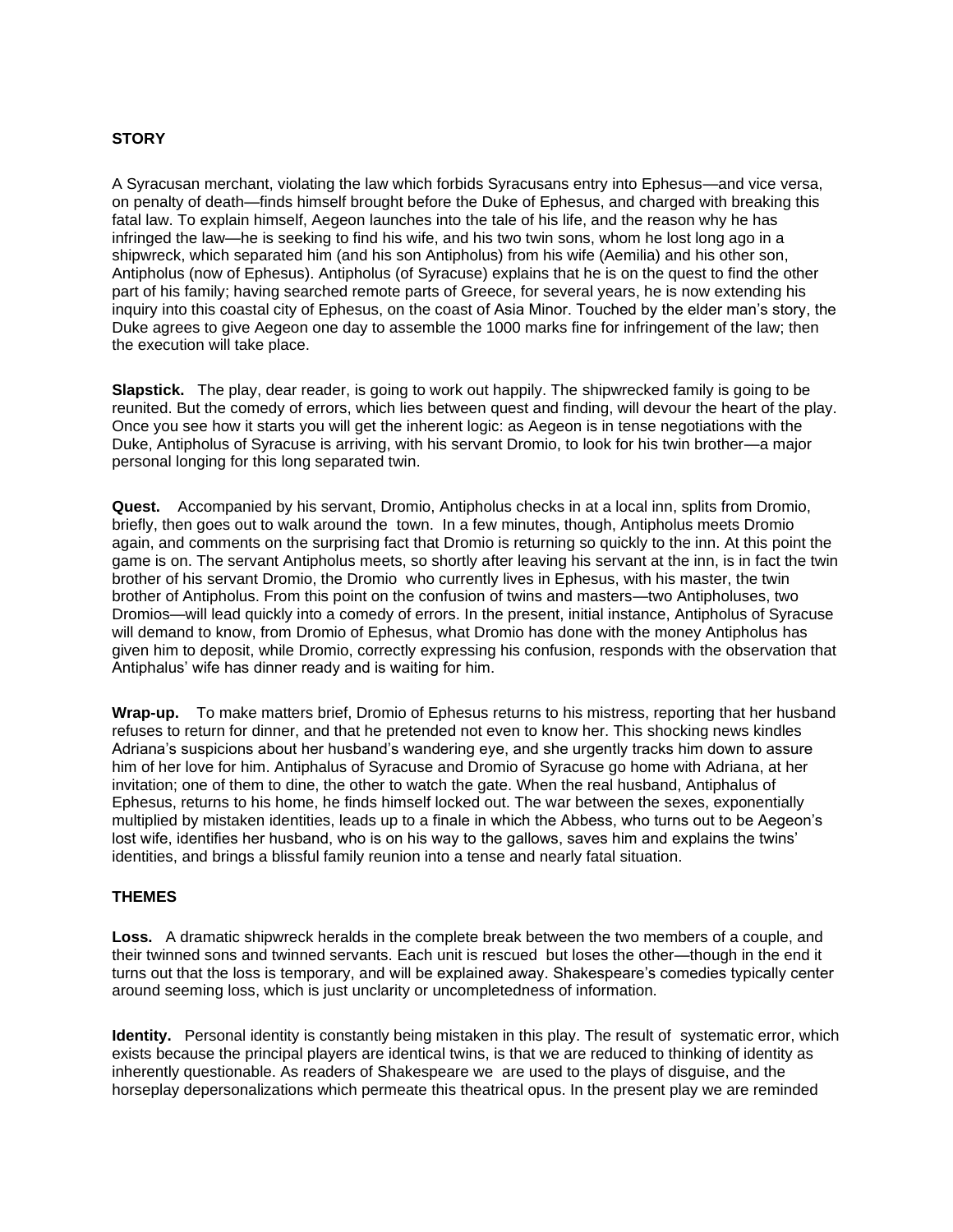that one person can in many cases simply be a replacement for another, rather than exemplification of the noble concept of 'personality.'

**Time.** The interlocked family, which reassembles by the end of this play, has by the end brought itself up against the sharp realization of the changes time wreaks. In Act Five, scene 1, ll. 110-120, Aegeus makes this change especially vivid, in addressing 'Time's extremity,' which in seven years has made his voice unrecognizable to his son. 'Yet hath my night of life some memory,' he says to himself, as a consolatory thought. His 'dull deaf ears' can penetrate the haze of time, which has all taken away all sharpness and clarity from his senses.

**Resolution.** With unique adroitness Shakespeare draws together the confused strands of this compact play. Much happens in the course of a day, to drown the participants in identity confusion, but it is as if this intricate sorting out process, slapstick in nature, is required before the assembled participants can 'find their groove again.'

CHARACTER ANALYSIS

### **Aegeon**

**Character** Shakespeare's comedy and problem plays, which *The Comedy of Errors* is, tend to avoid the 'main character' approach. A comedy, as we have seen since the time of Aristophanes, is a conservative type of play, in which the dramatist satirizes a social situation or behavior, with his emphasis on comic foibles, or, as in the play before us, on the intricate follies of the human condition, that 'human absurdity' Puck was out to perceive, in *A Midsummer Night's Dream.* For all that, though, Aegeon is central in the play: it is he who presents the frame story to the Duke of Ephesus, at the beginning, and he who leads the way to group recognition at the end, and under pressure at that—for he is on his way to the gallows, when he sees Antipholus and Dromio of Ephesus—his son and manservant—and the plot begins to break wide open.

**Parallels** Odysseus, in Homer's *Odyssey,* is twenty years away at the war, and on returning to his home island of Ithaca he has to pass through the kind of shock of recognition which is required for Aegeon, when he sees his son and servant—the Ephesus clan—as he is being led off to execution. Odysseus has to be sure who is who—his father, his son—and in fact his wife, Penelope, has to be sure of him, before she will plot with him to kill the suitors. It is as though a mist of half remembrance has to clear from his mind. Do you remember, then, when Rip van Winkle awakes in Washington Irving's *Legend of Sleepy Hollow*? After a long sleep he is suddenly—but also gradually brought around to seeing the new world (he missed the American Revolution) that has replaced what is now the 'old world' in which he went to sleep. A variant on this kind of historical double take is Antonio Fogazzaro's pair of novels, *Piccolo Mondo Moderno (1901),* and P*iccolo Mondo Antico (1895*). In these fictions he plays past off against present, and one set of values against another.

### **Illustrative moments**

**Narrator**. Caught illegally in Ephesus, Aegeon is sentenced to die that very day. The Duke of Ephesus, who pronounces sentence on him, gives him one day to collect his fine money, but while passing sentence gets caught up in Aegeon's story of shipwreck and family dispersal.

**Paternal.** It is not until his youngest boy questions the family history, and intensely wishes to find his brother, that Aegeon sets out on the years' long quest to find his remaining family.